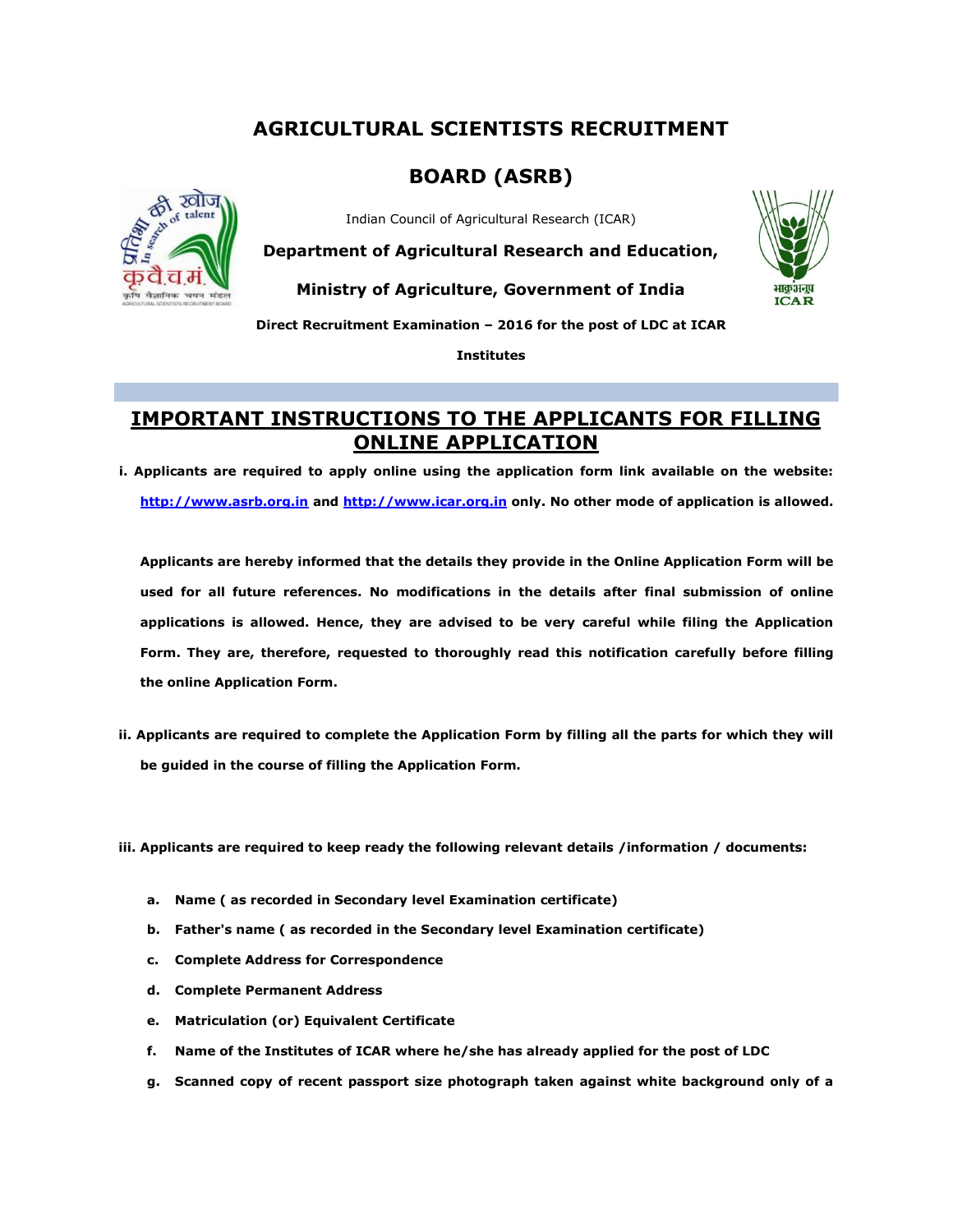**maximum size of 150 KB in .jpg format only with the face covering at least 2/3rd of the total space and taken without spectacles. (An image can be saved in .jpg format using the MS Paint application)**

- **h. Scanned copy of signatures taken in Black ink on a white paper only in .jpg format only. (An image can be saved in .jpg format using the MS Paint application)**
- **i. Valid and active e-mail id.**
- **IV. The registration session would automatically expire if it is left unattended/ inactive for more than 20 (twenty) minutes and applicants may have to register once again.**
- **v. The applicants are required to enter their valid and active e-mail id only in the Application Form since all communication/information/update(s) for this LDC Examination would be sent to this mail id only. In case, they do not have a mail id, they may obtain one from any of the e mail service providers of the applicants choice. Please note that entry of the e-mail id in the prescribed field in the Application Form is mandatory/ compulsory. Only one application can be submitted with one e-mail.**

**In case, for whatever reasons, the applicants wish to fill another online Form, they will have to use another e-mail id, since an e-mail id once registered in our database cannot be used for another Form, even if the Name, Date of Birth, etc., fields are the same.** 

- **vi. Please keep ready all relevant information towards Online Application Form for successfully completing the Application process.**
- **a. Please keep the scanned copy of his/her recent passport size photograph (taken against white background only of a maximum size of 150 KB in .jpg format only (with the face covering at least 2/3rd of the total space for easy identification) and Scanned copy of his/her Signature (taken in black ink only on white paper) of a maximum size of 80 KB in .jpg format only for uploading during the process of Application Form Submission. (an Image can be saved in .jpg format using the MS Paint application )**

**The applicants may please note that they should use only clear scanned copies (and not blurred or hazy) since he/she application form may not be considered if these are not clear. The photograph and signature would be used to be put on the Admission Certificate. The scanned**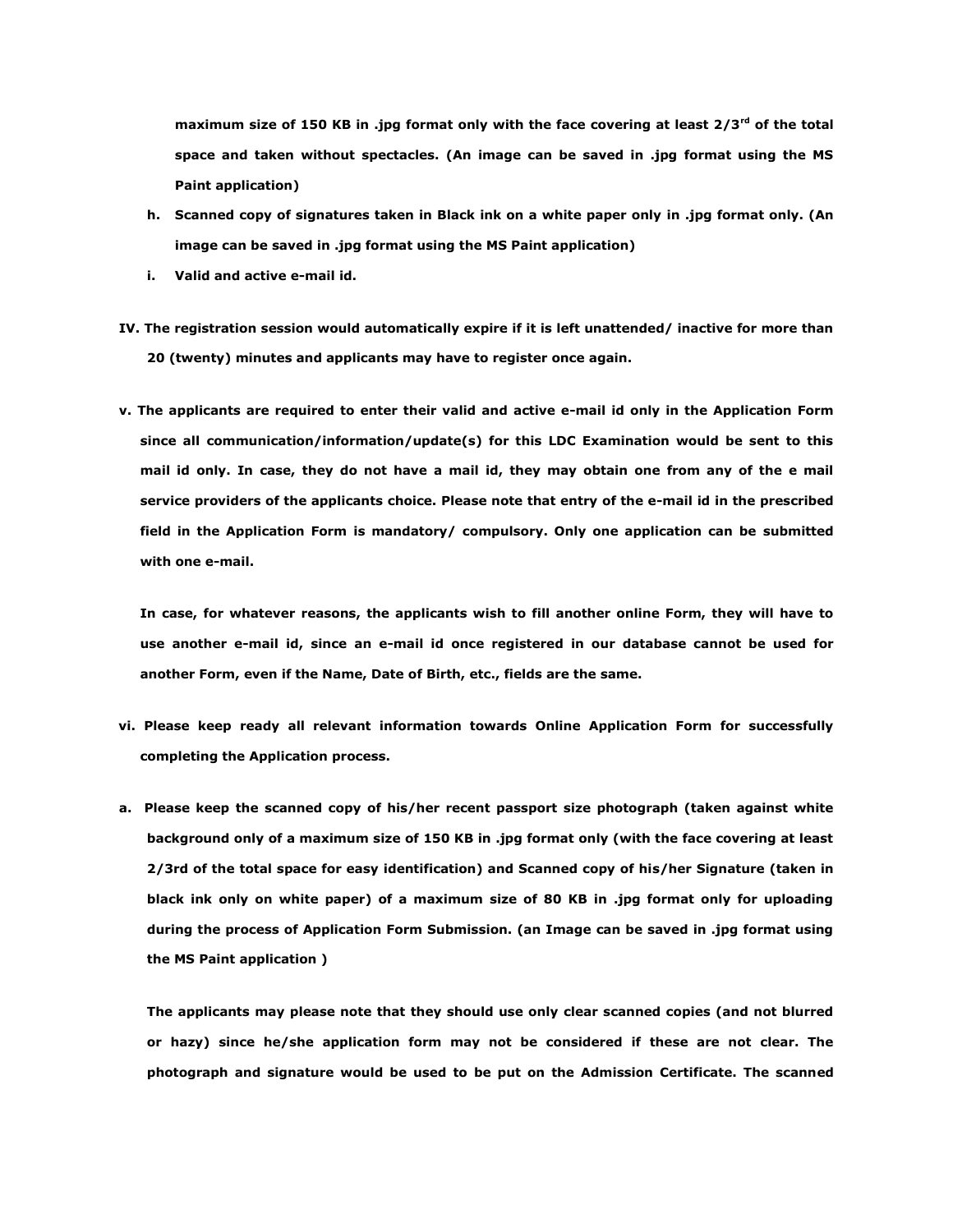**photograph and signature must be uploaded in .jpg format only. These would be required to be uploaded using the links that will be guided to in the course of Applying. The applicants may browse and select the location where the scanned photograph/ signature file has been saved, select it and click the upload button. Once uploaded, a message informing about the successful uploading of the Photograph/ signature, as the case may be, will be displayed. In case, applicants want to use another photograph/signature (i.e., use any other photograph/ signature), then they may select the edit button on the link and repeat the same process as before. Applicants are advised to view the uploaded photograph and signature and ensure that they are clearly visible in the absence of which their application may not be considered.**

**Their online Application Form will not be submitted unless they have successfully uploaded their photograph and signature.** 

- **vii. Applicants are informed that there are provisions for editing at many stages. Once the complete process of filling up the information in the Application Form and the Photograph and Signature is completed, the applicants can view the entire Application Form together with the photograph and signature and can still edit at this point to make / incorporate any change/ editing in any field of the Application Form.**
- **viii. The online Application process will be open from 09:00 Hrs of 28.07.2017 to 17:00 Hrs of 17.08.2017 after which the link will automatically get disabled. It is, therefore advised that applicants may submit their applications well in advance without waiting for the last date of Application for submission.**
- **ix. The applicants are advised to regularly check the e mail provided in the Application Form for update(s)/ information/ communication with regard to the LDC Examination. They must check the spam/junk /inbox folders also of the mailbox.**
- **x. Once the uploading photograph and signature is successfully made, a message informing the successful submission of their Application Form will be sent to his/her E-mail and registered mobile number, if any. In case, this does not appear, the process needs to be repeated, since it signifies/implies that his/her Application Form has not been successfully uploaded/ submitted.**